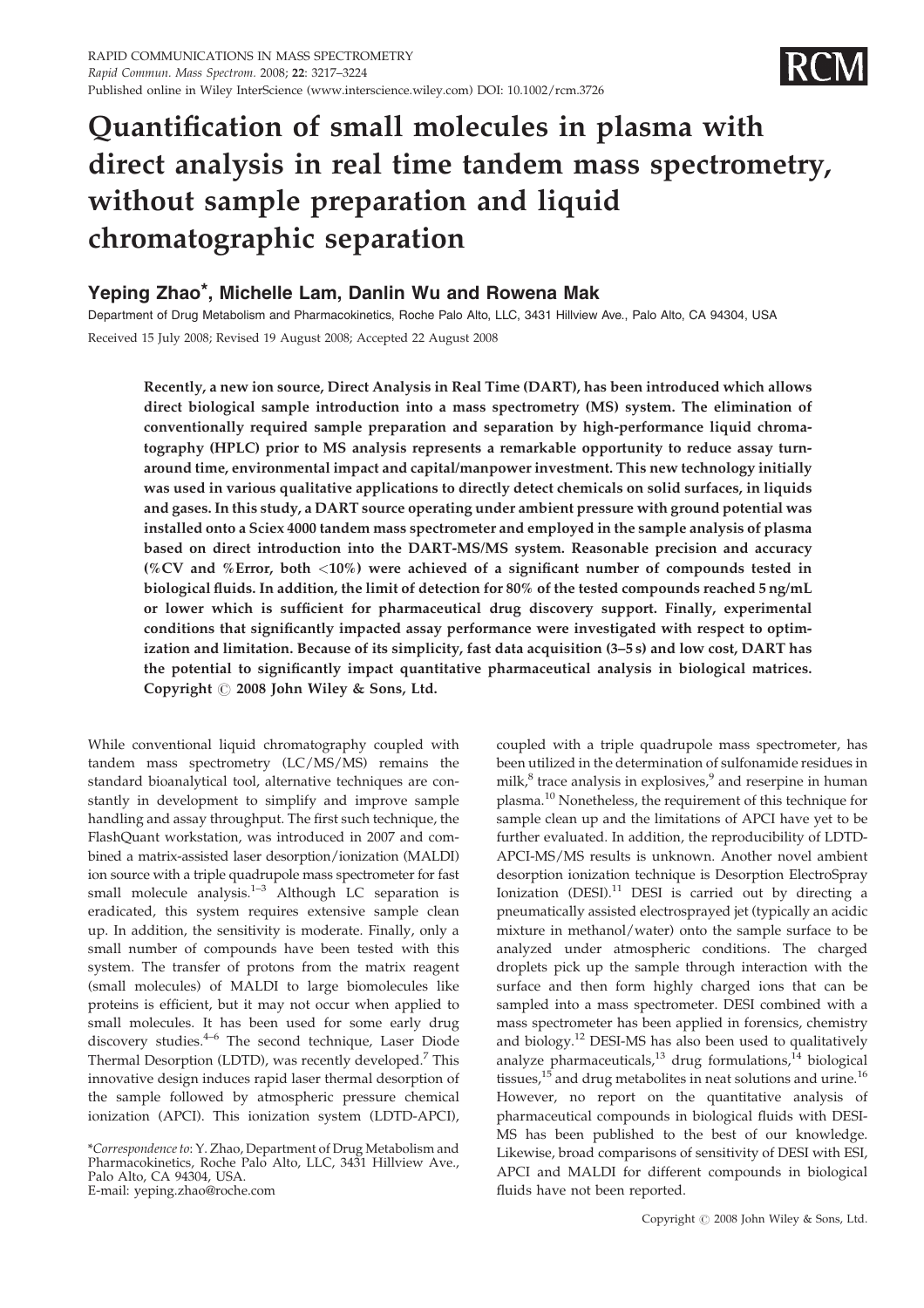

Figure 1. Diagram of the DART-MS/MS system with an autosampler.

Direct Analysis in Real Time (DART) was reported in 2005.17,18 The DART source operates by exposing the sample to a dry gas stream (typically helium or nitrogen) (see Fig. 1). The gas stream contains long-lived electronically or vibronically excited neutral atoms or molecules (or so called 'metastables') formed in the DART source by flowing through a glow discharge in a chamber. Voltages applied to electrostatic lenses remove charged particles from the gas stream. A grid at the exit of the DART source acts as a source of electrons and reduces positive-ion/negative-ion recombination. The excited-state species can interact directly with the sample to desorb and ionize the analytes. DART mass spectra are relatively simple, dominated by protonated molecules  $[M+H]^+$  in positive-ion mode, or deprotonated molecules  $[M-H]$ <sup>-</sup> in negative-ion mode. The addition of ammonia or other 'dopants' to the DART gas stream can be used to form singly charged adducts such as  $[M+NH_4]^+$  or  $[M+Cl]^-$  for compounds that would not readily form molecular ions or protonated molecules.19 DART has been interfaced to mass spectrometers (time-of-flight (TOF), single quadrupole, triple quadrupole, etc.) for the analysis of counterfeit antimalarials,<sup>20,21</sup> formulated products,<sup>22</sup> chemical reactions and products,<sup>23,24</sup> metabolic stability,<sup>25</sup> fatty acid methyl esters,<sup>26</sup> flavors,<sup>27</sup> and others.<sup>28</sup> However, the majority of these applications are qualitative analyses, and the sample matrices are relatively simple. These technologies (FlashQuant, LDTD-APCI, DESI and DART) are still in the early stages of development and application publications are rare. However, developmental progress in these technologies will significantly impact bioanalytical chemistry.

In this report, we present the development of a DART source interfaced to a triple quadrupole mass spectrometer for quantitative analysis of small molecules in biological samples without plasma sample preparation and highperformance liquid chromatographic (HPLC) separation.

Extensive evaluation and optimization were conducted on reproducibility, sensitivity, matrix effect, sample handling, device improvement, experimental conditions, etc. A comparison between LC/MS/MS and DART-MS/MS has been performed. It was demonstrated that DART-MS/MS could be utilized as a quantification tool for bioanalysis to support pharmacokinetics, toxicokinetics, pharmacodynamics, metabolism, and potentially other studies in drug discovery and development.

# EXPERIMENTAL

# DART-MS/MS

The details of the geometry of the DART ion source have been described previously by Cody and co-workers.<sup>17</sup> Figure 1 shows the configuration of the DART-MS/MS system used in our lab for this study. The DART ion source, modified CTC autosampler, balance pump and DART control computer system were purchased from IonSense, Inc. (Saugus, MA, USA). The API-4000 mass spectrometer with Analyst 1.4 software was purchased from Applied Biosystems, Inc. (Foster City, CA, USA). Helium (99.9%) was purchased from Praxai, Inc. (Danbury, CT, USA) and used for DART. The DART orifice, the ceramic tube (4 mm i.d., 10– 12"), and the mass spectrometer orifice were aligned so that the stream of helium exiting the source was introduced into the orifice of the mass spectrometer to obtain the best sensitivity. The distance between the orifice of the DART source and the ceramic tube is approximately 1 cm and between the ceramic tube and the orifice of the mass spectrometer is 2 mm. The temperature of the gas heater on the ceramic tube was set at 200°C. The sample probe that holds the sample liquid scanned across the outlet of the DART source at 500  $\mu$ m/s. The top of the sample probe was positioned 1/3 of the way from the bottom edge of the outlet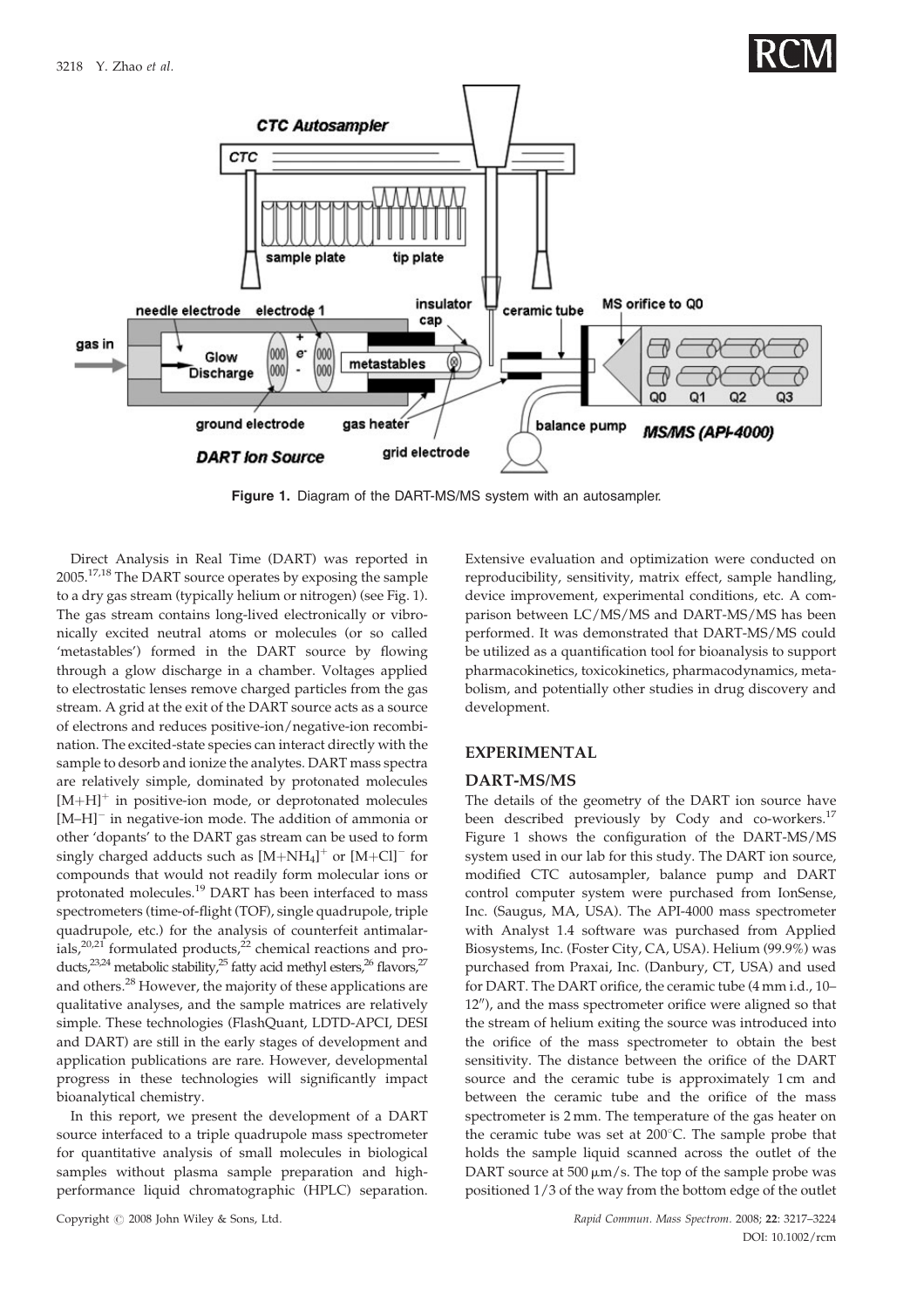

orifice. The DART source and the autosampler were controlled by Leap Shell 3 and Jeol DART programs provided by Ionsense, Inc. The mass spectrometer was controlled by Analyst 1.4 software provided by Applied Biosystems, Inc. The autosampler first picked up a sample probe, dipped it into a sample solution, moved across the DART source and then disposed the used probe in a container automatically. Both positive and negative ionization and multiple reaction monitoring (MRM) were applied with the mass spectrometer. The balance pump was used to balance the pressure in the mass spectrometer to avoid too much helium flow into the orifice of the mass spectrometer. A high gas flow from the DART source into the mass spectrometer will break the pressure balance in the mass spectrometer and automatically shut it down. The ceramic tube needed periodic cleaning to maintain good sensitivity. A 96-well plate with 1 mL well volumes was used as a sample plate. The sample probes were made with 1.2 mm i.d. glass capillary or  $150 \,\mu m$ polyimide-coated silica by IonSense Inc. and were placed on a 96-hole plate.

# Chemical and solutions

All commercially available compounds and solvents, of reagent grade or higher purity, were purchased from Sigma-Aldrich (St. Louis, MO, USA).

# Procedure

The optimization of the mass spectrometer for analytes using a 0.1–1  $\mu$ g/mL working solution was performed with an ESI-MS/MS system. This optimization was performed using either positive or negative MRM scans. The optimized conditions of the mass spectrometer were transferred to the DART-MS/MS system to build an acquisition method. Aliquots of 0.1–0.5 mL test solutions, plasma, or other biological samples (standard, quality control (QC) or in-life

study samples) were placed into the 96-well plate. For some compounds, the addition of internal standard solution (in 100% acetonitrile) followed by vortexing and centrifugation was needed. The sample plate and sample probe plate were placed onto the autosampler. Data was acquired and processed by Analyst 1.4. The pharmacokinetic analysis was done by WinNonlin 5.2 (Pharsight Corp., Cary, NC, USA).

# RESULTS AND DISCUSSION

# Optimization of experimental conditions

To evaluate and optimize the performance, we investigated a number of assay properties and operating parameters including compound property, sample matrix, amount of sample introduced, introduction method, surface property of sample probe, DART parameters (gas flow, temperature, voltage, etc.) and DART scan speed. The focus of the investigation was primarily on sensitivity. It was discovered that there was a strong correlation between ESI and DART signal responses for many compounds. Clean sample matrices with high volatility were associated with good sensitivity. For some compounds, water or acetonitrile was added into the plasma sample to achieve better sensitivity (see Table 1). Adding NH4OH to compounds that only have hydroxyl or carboxyl functional groups appeared to promote the formation of  $MNH_4^+$  adduct ions which in turn offered higher sensitivity than  $MH^+$ . Gas heater temperature and helium gas flow were two major operating parameters evaluated for optimal performance. The experimental results are shown in Figs. 2 and 3. Higher temperature and gas flow would promote desolvation and the entry of analyte molecules into the gas phase, consequently increasing the sensitivity. However, too high a temperature would cause the plasma sample to dry and char immediately and as a

**Table 1.** Summary of limits of detection (LODs) for commercial compounds tested  $(S/N = 3)$ 

| <b>Test Compound</b>        | <b>MW</b> | <b>LOD</b><br>(ng/mL) | Ion<br>Charge | <b>Test Compound</b>       | MW  | <b>LOD</b><br>(ng/mL) | Ion<br>Charge |
|-----------------------------|-----------|-----------------------|---------------|----------------------------|-----|-----------------------|---------------|
| <b>SULCONAZOLE</b>          | 461       | 5                     | $^{+}$        | <b>TERBUTALINE</b>         | 274 | $\overline{2}$        | $^{+}$        |
| <b>ATROPINE</b>             | 289       | 5                     | $^{+}$        | <b>WARFARIN</b>            | 308 | 5                     |               |
| <b>ESTRADIOL</b>            | 272       |                       | $^{+}$        | PIROXICAM                  | 331 | $\overline{2}$        |               |
| <b>PYRIMETHAMINE</b>        | 249       | $\overline{2}$        | $^{+}$        | CHLORTHALIDONE             | 339 | 10                    |               |
| DARICON(R)                  | 381       | 5                     | $^{+}$        | PROGLUMIDE (NA SALT)       | 356 | 5                     |               |
| <b>CIMETIDINE</b>           | 252       | 5                     | $^{+}$        | <b>CHOLICACID</b>          | 409 | $5^*$                 | $^{+}$        |
| SOTALOL HCL                 | 309       | 5                     | $^{+}$        | 4-PHENYLPIPERIDINE         | 161 | $10*$                 | $^{+}$        |
| IMODIUM(R)                  | 514       | 0.5                   | $^{+}$        | <b>CORTISOL</b>            | 362 | $2^*$                 | $^{+}$        |
| LEVASOLE(R)                 | 241       |                       | $^{+}$        | PROPRANOLOL                | 259 | 5                     | $^{+}$        |
| <b>VERAPAMIL</b>            | 454       | 0.5                   | $^{+}$        | <b>MIDAZOLAM</b>           | 325 |                       | $^{+}$        |
| <b>OUINIDINE</b>            | 324       | 5                     | $^{+}$        | <b>TERFENADINE</b>         | 471 | 0.5                   | $^{+}$        |
| <b>ATENOLOL</b>             | 266       | 20                    | $^{+}$        | <b>EZETIMIBE</b>           | 409 | 10                    | $^{+}$        |
| <b>CAFFEINE</b>             | 194       | 5                     | $^{+}$        | $SN-38$                    | 392 | $10^{**}$             | $^{+}$        |
| <b>FINLEPSIN</b>            | 236       | 10                    | $^{+}$        | <b>HYDROXYMIDAZOLAM</b>    | 341 | 5                     | $^{+}$        |
| <b>CLOZAPINE</b>            | 327       | 0.5                   | $^{+}$        | <b>DEXTROMETHORPHAN</b>    | 271 | 5                     | $^{+}$        |
| HYDROXYZINE DIHYDROCHLORIDE | 448       | $\overline{2}$        | $^{+}$        | <b>BUFURALOL</b>           | 298 | 0.5                   | $^{+}$        |
| <b>LABETALOL HCL</b>        | 365       | $\overline{2}$        | $^{+}$        | <b>HYDROXYTESTOSTERONE</b> | 304 | <b>NS</b>             | $^{+}$        |
| <b>LOMEFLOXACIN HCL</b>     | 388       | 5                     | $^{+}$        | <b>OXIDIZED NIFEDIPINE</b> | 344 | <b>NS</b>             | $^+$          |
| <b>LOPERAMIDE HCL</b>       | 514       | 0.25                  | $^{+}$        | <b>RALOXIFENE</b>          | 474 | <b>NS</b>             | $^{+}$        |
| PROPANOLOL HCL              | 196       | $\overline{2}$        | $^{+}$        |                            |     |                       |               |

 $NS = No$  signal at  $100$  ng/mL.

\*Added acetonitrile to plasma (2:1).

- Polymide-coated silica tip.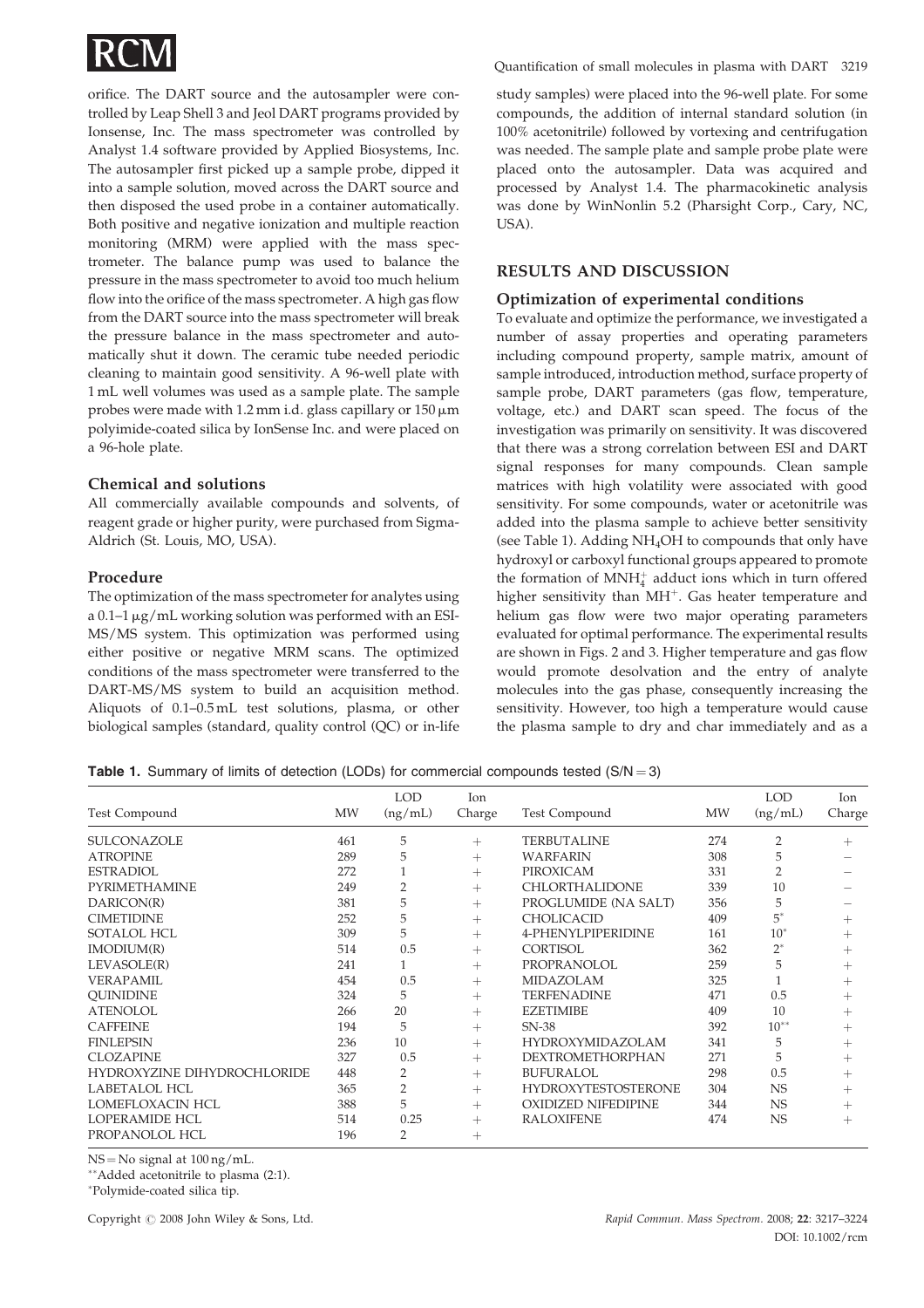

Figure 2. Temperature effect of the gas heater on sensitivity of DART-MS/MS (Roche compound A, 100 ng/mL in dog plasma).

result obstruct the analyte molecules entering into the gas phase from the plasma sample bulk. An optimal temperature can be found from a bell-shaped signal vs. temperature plot, as seen in Fig. 2. The signal and temperature relationship was found to be virtually compound-independent based on the compounds tested in this study. The temperature selected in this study was  $300^{\circ}$ C. Gas flow also had a limit beyond which the pressure balance of the mass spectrometer would be disturbed and the mass spectrometer would automatically turn off. High gas flow also blew the sample droplets directly into the ceramic tube and mass spectrometer, causing contamination of the system. The selected gas flow in this study was 3.5 L/min.

Other parameters, such as the distance between the ceramic tube and the orifice of the mass spectrometer, the speed of moving the sample probe across the DART source, and the voltages of electrode 1 and the grid electrode, were also tested. They had limited impact, if any, on the assay performance.

The desorption and ionization mechanism is not well established for DART. It is possible that surface interaction of the analyte with the probe plays a role in assay sensitivity. In this study, probes made of regular glass and silica coated with polyimide were both evaluated. Some compounds, typically those with carboxyl groups, would interact with the



Figure 3. Effect of helium flow rate on sensitivity of DART-MS/MS (100 ng/mL in dog plasma).



Figure 4. Influence of different probe materials on sensitivity of a carboxylic acid compound.

regular glass surface causing low sensitivity. However, a polyimide coating on the silica appeared to minimize the surface interaction and thereby increase the signal response. Figure 4 shows the sensitivity of cholic acid when different probe materials were used. No signal was detected with a regular glass probe at 100 ng/mL of this test compound, but it was detected with a polyimide-coated silica probe at 10 fold lower concentration.

Besides the differences in the desorption/ionization mechanisms between DART and conventional electrospray ionization (ESI), a major distinction is the amount of material introduced into the ionization source. Compared to 10–  $100 \mu$ L injection volume in conventional ESI, DART works with  $\langle 1.0 \mu L$ . It is a challenge to load more material into a sampling probe with optimal surface chemistry. This is one area that needs more attention and is currently under development.

#### Reproducibility

As an important aspect of quantitative analysis, reproducibility was evaluated based on repeated injections. Figure 5 shows a typical signal vs. time profile obtained from this system. The reducibility of the analysis of verapamil in either



Figure 5. A typical profile of quantification analysis with DART-MS/MS.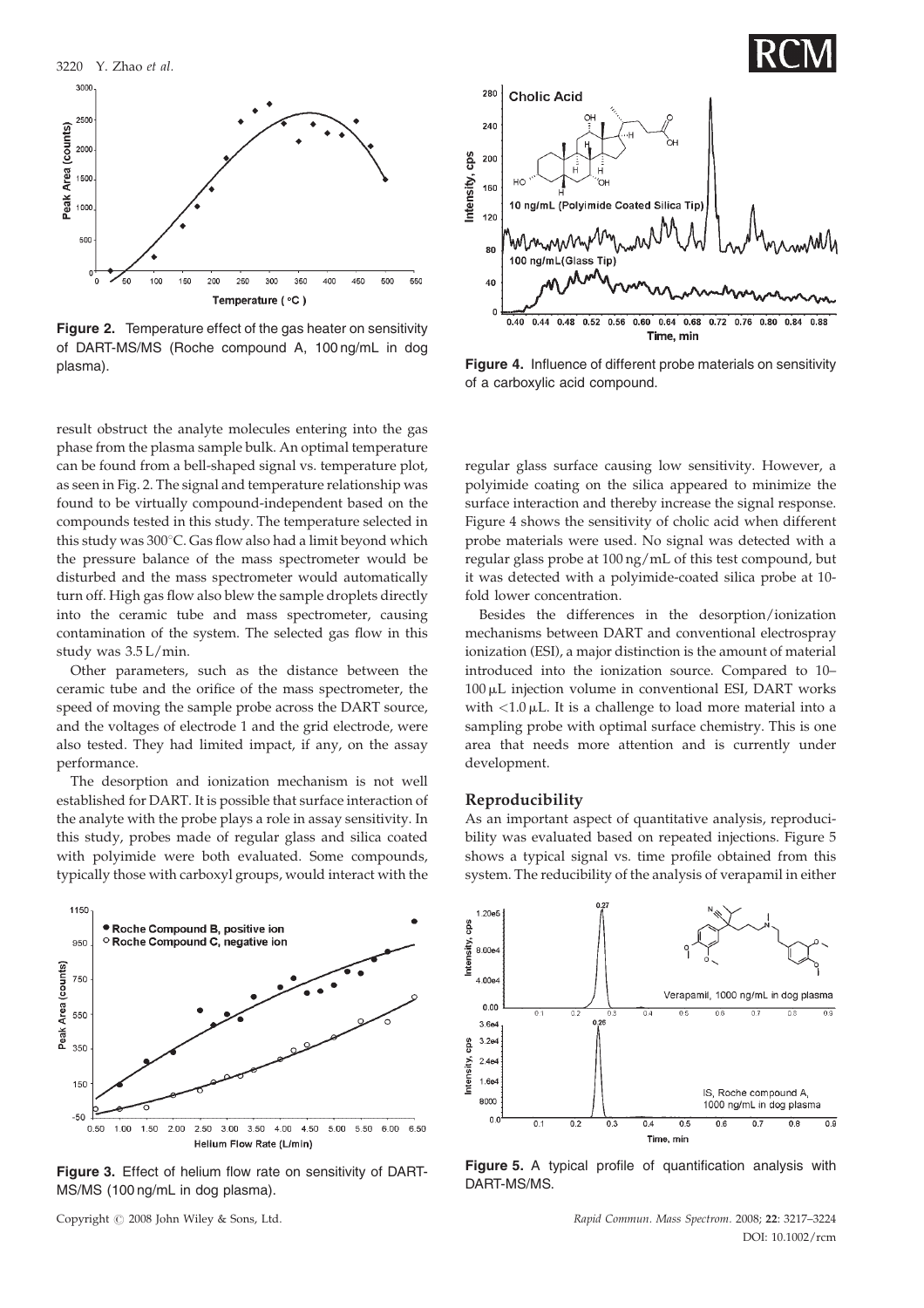

a neat solution of water/acetonitrile (50:50) or dog plasma has been tested with the DART-MS/MS system. No internal standard was used in the experiment. Interestingly, the reproducibility of plasma samples was much better than that of neat solutions. The %CV of a neat solution at  $1 \mu g/mL$ based on eight injections was 21.7%, while for plasma samples the %CV was 5.86% based on eleven injections. It is possible that sample viscosity influences the reproducibility in this probe-based sample presentation. During sample evaporation and adsorption, it is speculated that the shape/ size of the sample liquid film coated on the probe (which contribute to signal response) constantly change as a result of gravity. A high viscosity sample, less affected by gravity, tends to maintain better consistency in liquid shape/size between samples and therefore is associated with lower variability. It was not necessary to use an internal standard for plasma analysis because the possibility of sample preparation or instrument variability is very low due to the simple and fast process. The precision test for verapamil in plasma with and without the internal standard (IS) (not a radiolabeled compound of the analyte) has been carried out; the data indicated that the IS did not improve the precision of plasma sample analysis. However, an IS should be helpful if it is a radiolabeled compound of the test compound or under certain circumstances such as samples containing significant amounts of organic solvent.

#### Matrix effect

Matrix effect, of which ion suppression is a large contributor, is a major disadvantage of the ESI process. In DART this effect was also observed in plasma samples when compared to a neat solution. A difference in sensitivity of verapamil in a neat solution vs. in dog plasma was observed. The peak height of the analyte with an identical concentration in the neat solution was approximately 20-fold higher than in the plasma sample. Two tests were performed to understand the matrix effect. The results are given in Fig. 6. First, 100 ng/mL verapamil in dog plasma was diluted with water to 50, 35, 25 and 20 ng/mL. The signal response decreased with concentration due to dilution. However, the decrease was not proportional to the concentration decease due to the accompanying reduction in matrix effect. The signal only decreased 26% and 38% when the concentrations decreased to 50% and 20%. In the second test, the same amount of verapmail (fixed final concentration 100 ng/mL) was spiked



Figure 6. Matrix effect of DART for analysis of verapamil in samples by varying water content.



Figure 7. Matrix effect of DART for analysis of verapamil in samples with different volatility  $(n = 6)$ .

into plasma/water at varying % water (ranging from 0–80%). Sensitivity significantly increased 3.5-fold with an increase in water content up to 80%, suggesting the presence of a matrix effect and a way of reducing it based on dilution with water. This result indicated that the matrix effect on DART was lower and the sensitivity was higher for clean samples, the same as an ESI source. Figure 7 shows the data from the test of the sensitivity for verapamil in solutions with different volatility and viscosity and similar matrix composition. This result proved that high volatility and low viscosity are good for the sensitivity of DART. As we mentioned before, low volatility and high viscosity are favorable for reproducibility, but unfavorable for the sensitivity. Therefore, a clean sample with appropriate volatility and viscosity will provide highquality data in DART analysis.

Measurement of drug concentration in the brain is necessary in the drug development of central nervous system (CNS) disorders. Ideally, it is desirable to quantify brain drug level based on a plasma calibration curve to reduce workload (plasma is always measured anyway). This would require the matrix effect being the same between the two matrices. However, it is common to see more significant brain matrix effect than plasma in conventional LC/MS/MS under ESI or even APCI. To investigate whether DART would offer any benefit in this matrix compatibility, we evaluated three CNS compounds based on a common calibration curve constructed in mouse plasma against which mouse brain samples (same concentration levels as plasma calibrants) were measured. The data are given in Fig. 8. The individually back-calculated brain values displayed noticeable variability, but the bias from nominal was both positive and negative, indicating a random variability rather than difference between matrices. After regression, the calibration curves of plasma and brain virtually overlapped, indicating a strong similarity in signal response between the two matrices under the experimental conditions.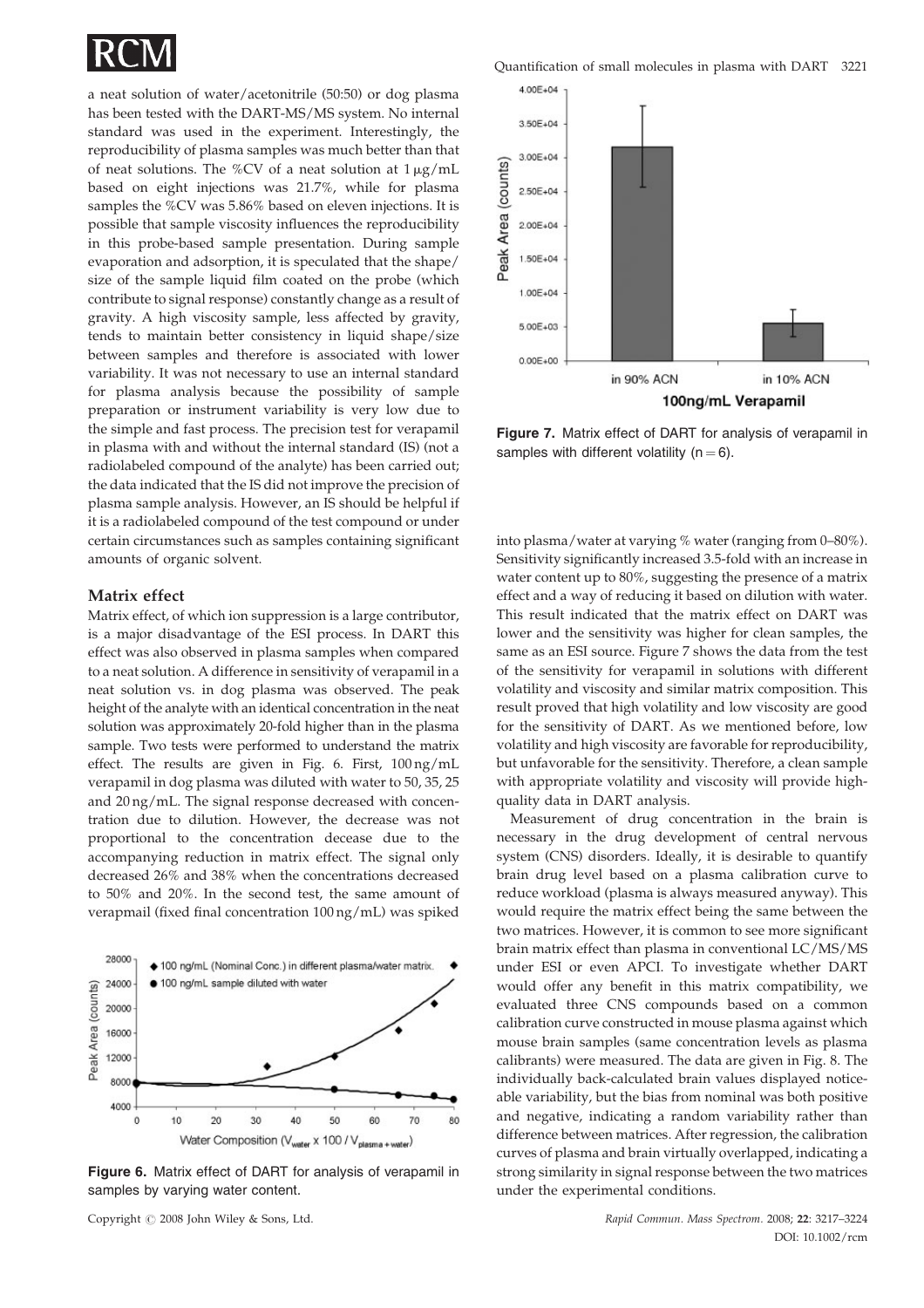



Figure 8. Matrix effect study of DART for analysis of three compounds in mouse plasma samples or brain samples.

# Sensitivity and dynamic range

The sensitivity of more than 80 compounds in plasma was tested. The data from commercial compounds are summarized in Table 1. The limit of detection (LOD) of approximately 80% of the commercial compounds was 5 ng/mL or lower. In addition, more than 40 Roche compounds have been tested and 90% of the Roche compounds achieved LODs of 5 ng/mL or lower. Although this result was not as competitive as LC/MS/MS with ESI, the current bench mark, it met the need for most drug discovery and some safety studies.

The quantification dynamic range was evaluated for more than ten compounds. The linear range of these compounds under conventional ESI was between 0.5–5000 ng/mL. The linear range under DART was between 0.5–2000 ng/mL which was similar to ESI. The calibration curves of verapamil, loperamide or bufuralol in dog plasma are 0.5– 2000, 0.5–2000 or 1–2000 ng/mL (Table 2).

# Ion source degradation

Some metabolites, especially phase II conjugates, can break down in the ionization source converting back into parent compounds and posing positive bias to the analysis. To investigate potential source degradation and its impact, four metabolites were tested including glucuronides of ezetimibe, hydroxybufuralol, dextrorphan, and hydroxymidazolam,

|  |  | Table 2. Precision and accuracy of DART-MS/MS for the analysis of plasma QC samples |  |  |  |  |
|--|--|-------------------------------------------------------------------------------------|--|--|--|--|
|  |  |                                                                                     |  |  |  |  |

| Analyte<br>conc.(ng/mL) |         |      | Verapamil |         |       |         | Loperamide     | Bufuralol |      |      |         |          |
|-------------------------|---------|------|-----------|---------|-------|---------|----------------|-----------|------|------|---------|----------|
|                         | 1000    | 100  | 2         | 0.5     | 1000  | 100     | $\overline{2}$ | 0.5       | 1000 | 100  | 5       |          |
| $\mathbf{1}$            | 1130    | 113  | 1.99      | 0.339   | 1100  | 93.8    | 2.04           | 0.511     | 1160 | 123  | 6.00    | 1.05     |
| $\overline{2}$          | 1080    | 95.7 | 1.85      | 0.395   | 830   | 68.0    | 0.329          | 0.329     | 1220 | 109  | 4.22    | 0.966    |
| 3                       | 819     | 106  | 1.84      | 0.421   | 1.840 | 85.4    | 1.65           | 0.542     | 923  | 106  | 3.56    | 0.911    |
| 4                       | 1000    | 112  | 1.58      | 0.424   | 1090  | 71.6    | 1.73           | 0.413     | 1010 | 108  | 4.04    | 0.676    |
| 5                       | 969     | 81.6 | 2.02      | 0.496   | 1150  | 74.4    | 1.99           | 0.480     | 968  | 102  | 5.74    | 0.977    |
| 6                       | 918     | 101  | 1.80      | 0.461   | 1050  | 65.7    | 1.79           | 0.350     | 1010 | 112  | 5.73    | 1.37     |
| mean                    | 986     | 102  | 1.85      | 0.423   | 1063  | 76.5    | 1.83           | 0.438     | 1049 | 110  | 4.88    | 0.99     |
| SD.                     | 112     | 11.8 | 0.157     | 0.054   | 121   | 10.9    | 0.152          | 0.087     | 116  | 7.18 | 1.06    | 0.225    |
| $\%CV$                  | 11.3    | 11.6 | 8.53      | 12.8    | 11.4  | 14.3    | 8.29           | 20.0      | 11.0 | 6.53 | 21.7    | 22.7     |
| %RE                     | $-1.40$ | 1.55 | $-7.67$   | $-15.5$ | 6.33  | $-23.5$ | $-8.42$        | $-12.5$   | 4.85 | 10.0 | $-2.37$ | $-0.833$ |

Calibration dynamic range for verapami and loperamide was 0.5–2000 ng/mL, for bufuralol was 1–2000 ng/mL.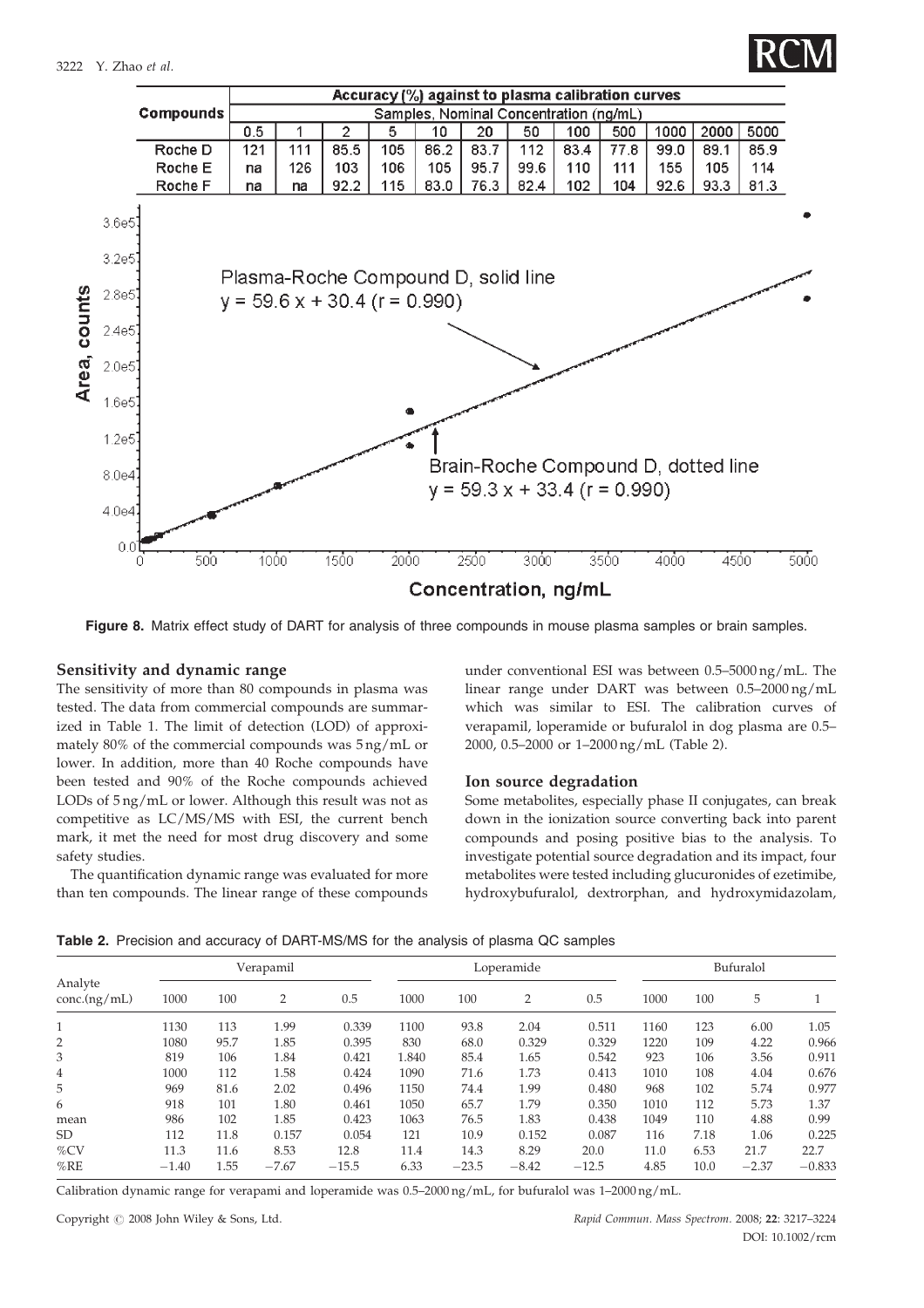



Figure 9. Stability of metabolite compounds in the DART ion source.

representing both phase I and II metabolites. Each compound was analyzed based on three separate injections including metabolite in plasma, parent in plasma and a blank plasma, all using the same MRM transition of the parent compound. In all cases no parent signal was detected from the metabolite sample (Fig. 9), indicating either the metabolites tested were stable in the DART source or any degradation, if it occurred, did not interfere with the analysis of the parent compounds.

# Accuracy and precision

Despite many applications of DART in qualitative analysis, quantitative analysis, especially in biological matrices, has not been sufficiently addressed in the literature. In this study after systematic optimization of experimental conditions, verapamil, bufuralol and loperamide were evaluated for their performance in quantitation. These compounds were spiked into dog plasma and analyzed based on QC samples

| PK Parameter        | Unit        |             |            | Verapamil |             |            |          |             |            |          |  |
|---------------------|-------------|-------------|------------|-----------|-------------|------------|----------|-------------|------------|----------|--|
|                     |             | IV          |            |           |             | PO         |          | IV          |            |          |  |
|                     |             | <b>DART</b> | <b>ESI</b> | Diff%     | <b>DART</b> | <b>ESI</b> | Diff%    | <b>DART</b> | <b>ESI</b> | Diff%    |  |
| Dose                | mg/kg       | 0.5         | 0.5        |           | 2.0         | 2.0        |          | 0.5         | 0.5        |          |  |
| $t_{1/2}$           | h           | 1.83        | 1.66       | 10.6      | 10.5        | 11.1       | $-5.02$  | 2.77        | 2.78       | $-0.3$   |  |
| $T_{\rm max}$       | h           | 0.08        | 0.08       | $\theta$  | 1.00        | 1.00       | $\theta$ | 0.08        | 0.08       | $\theta$ |  |
| $C_{\text{max}}$    | ng/mL       | 76.2        | 83.9       | $-9.21$   | 4.88        | 5.79       | $-15.7$  | 63.3        | 56.1       | 12.9     |  |
| AUC <sub>last</sub> | $h*$ ng/mL  | 142         | 158        | $-9.97$   | 30.0        | 33.4       | $-10.1$  | 88.0        | 84.6       | 3.94     |  |
| AUC <sub>all</sub>  | $h^*$ ng/mL | 158         | 171        | $-7.46$   | 53.9        | 60.9       | $-11.6$  | 107         | 99.8       | 7.27     |  |
| $AUC_{\text{inf}}$  | $h*$ ng/mL  | 147         | 162        | $-8.85$   | 75.2        | 88.3       | $-14.8$  | 97.5        | 92.9       | 5.71     |  |
| $V_{Z}$             | mL/kg       | 8967        | 7389       | 21.4      |             |            |          | 20483       | 21720      | $-5.69$  |  |
| CL                  | mL/h/kg     | 3391        | 3091       | 9.71      |             |            |          | 5129        | 5421       | $-5.40$  |  |
| Vz/F                | mL/kg       |             |            |           | 0.40        | 0.36       | 11.5     |             |            |          |  |
| CL/F                | mL/h/kg     |             |            |           | 0.03        | 0.02       | 17.2     |             |            |          |  |
| MRT <sub>last</sub> | h           | 1.85        | 1.67       | 10.6      | 3.7         | 3.7        | 0.61     | 1.93        | 1.82       | 6.46     |  |
| $MRT_{inf}$         | h           | 2.17        | 1.89       | 15.0      | 15.4        | 16.3       | $-5.52$  | 2.91        | 2.65       | 9.86     |  |
| %F                  | $\%$        |             |            |           | 25.5        | 27.3       | $-6.55$  |             |            |          |  |

ESI: ElectroSpray Ionization (LC/ESI/MS/MS).